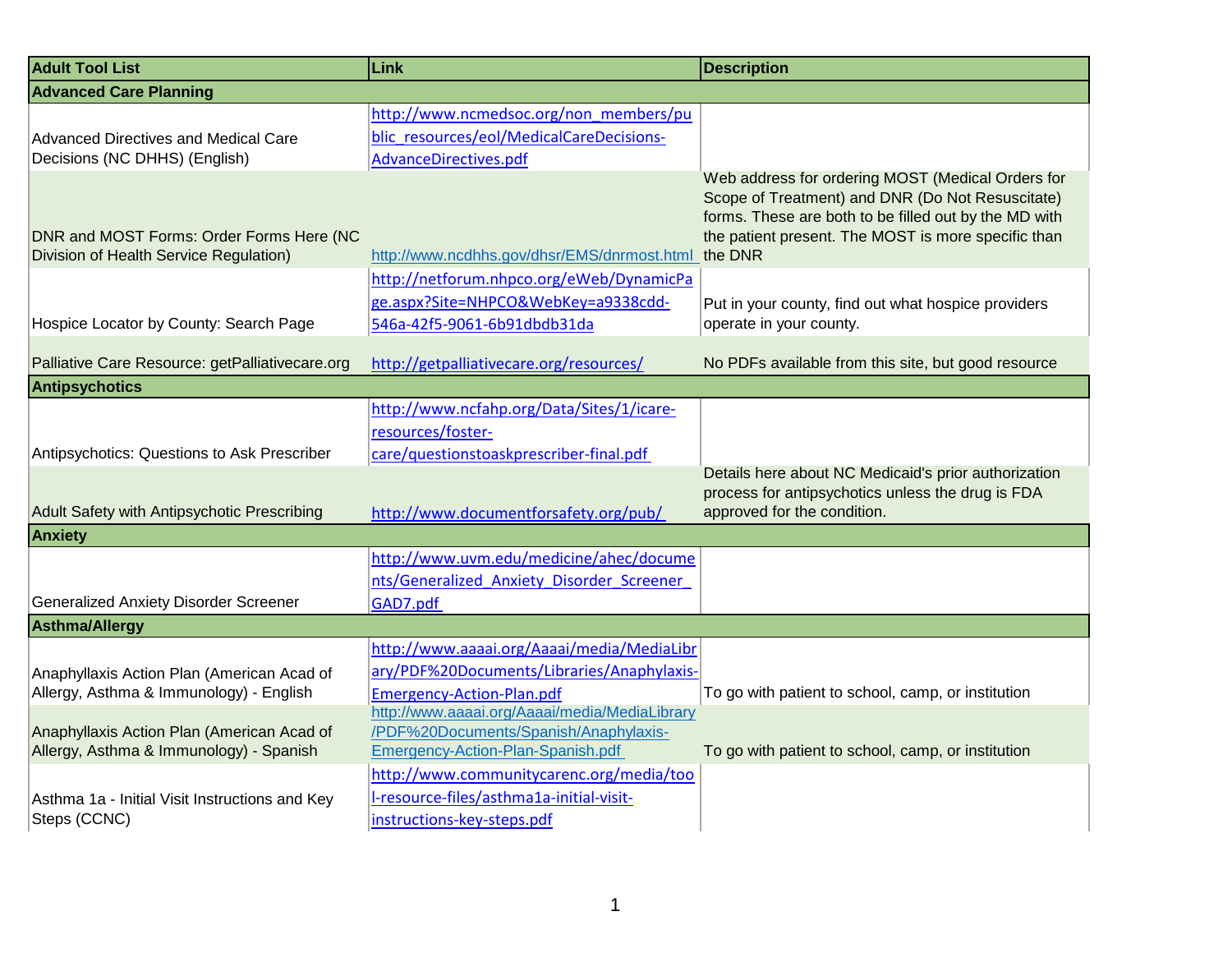|                                                                                            | http://www.communitycarenc.org/media/too     |                                                                                                       |
|--------------------------------------------------------------------------------------------|----------------------------------------------|-------------------------------------------------------------------------------------------------------|
| Asthma 1b: Follow Up Visit Instructions and Key                                            | I-resource-files/asthma1b-follow-visit-      |                                                                                                       |
| Steps (CCNC)                                                                               | instructions-key-steps-.pdf                  |                                                                                                       |
|                                                                                            | http://www.communitycarenc.org/media/too     |                                                                                                       |
| Asthma 2 - Facts About Asthma (CCNC) English L-resource-files/asthma-2-facts-about-asthma- |                                              |                                                                                                       |
| & Spanish                                                                                  | ccnc-english-spanish.pdf                     |                                                                                                       |
|                                                                                            | http://www.communitycarenc.org/media/too     |                                                                                                       |
| Asthma 3 - Asthma Triggers (CCNC) English &                                                | I-resource-files/asthma-3-asthma-triggers-   |                                                                                                       |
| Spanish                                                                                    | ccnc-english-spanish.pdf                     |                                                                                                       |
|                                                                                            |                                              |                                                                                                       |
|                                                                                            | http://www.communitycarenc.org/media/too     |                                                                                                       |
| Asthma 4 - Medication Photos Posters (CCNC)                                                | I-resource-files/asthma-4-medication-photos- |                                                                                                       |
| English & Spanish                                                                          | posters-ccnc-english-sp.pdf                  |                                                                                                       |
|                                                                                            | http://www.communitycarenc.org/media/too     |                                                                                                       |
| Asthma Action Plan (CCNC/NCAP/AANC) Print                                                  | I-resource-files/nc-asthma-action-plan-nc-   |                                                                                                       |
| and Write On - English                                                                     | dhhsdpi-english.pdf                          |                                                                                                       |
|                                                                                            | http://www.communitycarenc.org/media/too     |                                                                                                       |
| Asthma Action Plan (CCNC/NCAP/AANC) Print                                                  | I-resource-files/nc-asthma-action-plan-nc-   |                                                                                                       |
| and Write On - Spanish                                                                     | dhhsdpi-spanish.pdf                          |                                                                                                       |
|                                                                                            | http://www.communitycarenc.org/media/too     |                                                                                                       |
|                                                                                            | I-resource-files/asthma-action-plan-how-     |                                                                                                       |
| Asthma Action Plan: How to Complete Written<br>Plan (CCNC)                                 | complete-written-plan.pdf                    |                                                                                                       |
|                                                                                            |                                              | Enter personal best or expected peak flow at top left                                                 |
|                                                                                            |                                              | and the other peak flows auto-fill. Enter "green zone"                                                |
| Asthma Action Plan: Instructions for Filling In                                            | http://www.communitycarenc.org/media/too     | meds and "yellow zone" autofills so you can just                                                      |
| (CCNC)                                                                                     | I-resource-files/asthma-action-plan.pdf      | increase frequency if appropriate.                                                                    |
|                                                                                            | http://www.communitycarenc.org/media/too     |                                                                                                       |
| Asthma Action Plan: Type into PDF, Save and                                                |                                              | I-resource-files/asthma-action-plan-one-page- Just the 1 page form, no instructions attached. Use IE, |
| Print (CCNC) - English                                                                     | version.pdf                                  | Firefox or Chrome browsers.                                                                           |
| Asthma Control Test age 12-Adult                                                           | http://www.asthma.com/assets/pdf/asthma      |                                                                                                       |
| (QualityMetrics) - English                                                                 | act adult.pdf                                |                                                                                                       |
| Cardiovascular                                                                             |                                              |                                                                                                       |
| Cardiovascular Risk Calculator (American                                                   | http://tools.cardiosource.org/ASCVD-Risk-    | Tool to help you and your patient decide about statins                                                |
| College of Cardiology)                                                                     | Estimator/                                   | based on Nov 2013 guidelines.                                                                         |
| Statin/Aspirin Choice - Decision Aid (Mayo                                                 |                                              | Tool to help you and your patient decide about statins                                                |
| Clinic)                                                                                    | http://statindecisionaid.mayoclinic.org/     | and aspirin based on Nov 2013 guidelines.                                                             |
| <b>COPD</b>                                                                                |                                              |                                                                                                       |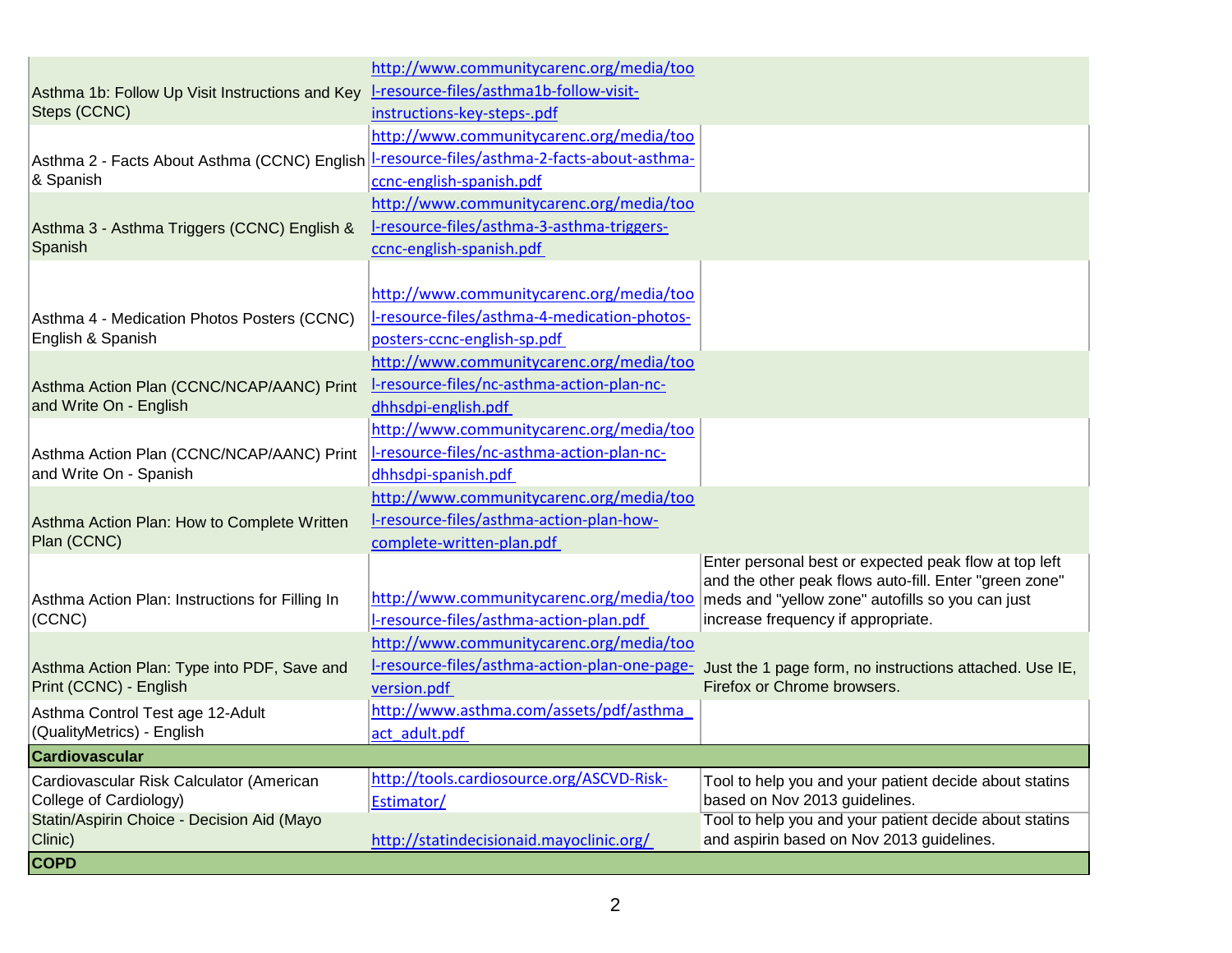| My COPD Checklist & Action Plan (B-I                 |                                                                                        |                                                                                    |
|------------------------------------------------------|----------------------------------------------------------------------------------------|------------------------------------------------------------------------------------|
| Pharmaceuticals/Strategies for Chronic Care) -       | http://www.goldcopd.org/guidelines-pocket-                                             |                                                                                    |
| English                                              | guide-to-copd-diagnosis.html                                                           | Tool to use at COPD visits with patients.                                          |
|                                                      | http://www.quitlinenc.com/docs/patient-                                                |                                                                                    |
| Tobacco Cessation: 800-QUITNOW One Page              | resources/quitlinenc-fact-sheet---                                                     |                                                                                    |
| Flier (NC DHHS) - Spanish                            | spanish.pdf?sfvrsn=6                                                                   | One page 1800QUITNOW flier in Spanish                                              |
|                                                      | http://www.quitlinenc.com/health-                                                      |                                                                                    |
| Tobacco Cessation: Resources for your Practice       | professionals/practice-resources/resources-                                            |                                                                                    |
| (NC DHHS Quitline)                                   | for-your-practice                                                                      | Posters, fliers, chart of NRT, etc                                                 |
|                                                      | http://www.communitycarenc.org/media/too                                               |                                                                                    |
| <b>Tobacco Cessation: Quitline Fax Referral Form</b> | I-resource-files/tobacco-cessation-quitline-fax-                                       |                                                                                    |
| (NC DHHS) - English                                  | referral-form-nc-dh.pdf                                                                | Fax referral form asking Quitline to call the patient.                             |
|                                                      |                                                                                        |                                                                                    |
| Tobacco Cessation: 800-QUITNOW One Page              | http://www.quitlinenc.com/docs/patient-                                                |                                                                                    |
| Flier (NC DHHS) - English                            | resources/quitlinenc-fact-sheet.pdf?sfvrsn=6                                           | One page flier with 1800-QUITNOW info.                                             |
| WHO/GOLD/NHLBI - English, Arabic,                    |                                                                                        |                                                                                    |
| Romanian, Italian; no Spanish                        | http://www.goldcopd.org/patient-guide.html                                             | Guide for patients from WHO in multiple languages                                  |
|                                                      |                                                                                        |                                                                                    |
|                                                      | http://www.ihpm.org/COPD/My%20COPD%2                                                   | Jan 2014 Management recommendations- Stable                                        |
| WHO Pocket Guide for COPD Management                 | 0Plan%20of%20Action%20&%20Checklist.pdf                                                | COPD- p.19, Exacerbations- p.20.                                                   |
| <b>Depression</b>                                    |                                                                                        |                                                                                    |
|                                                      | http://www.communitycarenc.org/media/too                                               |                                                                                    |
|                                                      | I-resource-files/adult-depression-flow-                                                | From CCNC Depression Toolkit used with NC Evidence                                 |
| <b>Adult Depression Flow Chart</b>                   | chart.pdf                                                                              | <b>Based Practice Center</b>                                                       |
|                                                      | http://www.communitycarenc.org/media/too                                               |                                                                                    |
|                                                      | I-resource-files/differential-diagnosis-                                               |                                                                                    |
| <b>Depression Differential Diagnosis Screening</b>   |                                                                                        | Grief Reaction Screening, Mania Screening, Alcohol<br><b>Use/Abuse Screening</b>   |
|                                                      | screening.pdf                                                                          |                                                                                    |
|                                                      |                                                                                        |                                                                                    |
|                                                      | http://www.communitycarenc.org/media/too                                               | Used by CCNC and NC Evidence Based Practices<br>Center, developed by Ted Amann, RN |
| Depression Self-Care Action Plan                     |                                                                                        |                                                                                    |
|                                                      | I-resource-files/self-care-action-plan.pdf                                             |                                                                                    |
|                                                      |                                                                                        |                                                                                    |
|                                                      | http://www.communitycarenc.org/media/too                                               | From CCNC Depression Toolkit used with NC Evidence                                 |
| <b>Depression Treatment Care Process Overview</b>    | I-resource-files/treatment-care-overview.pdf                                           | <b>Based Practice Center</b>                                                       |
|                                                      |                                                                                        |                                                                                    |
| Guide to Antidepressants                             | http://www.communitycarenc.org/media/too<br>I-resource-files/guide-antidepressants.pdf | 2 page summary table from CCNC Depression Toolkit                                  |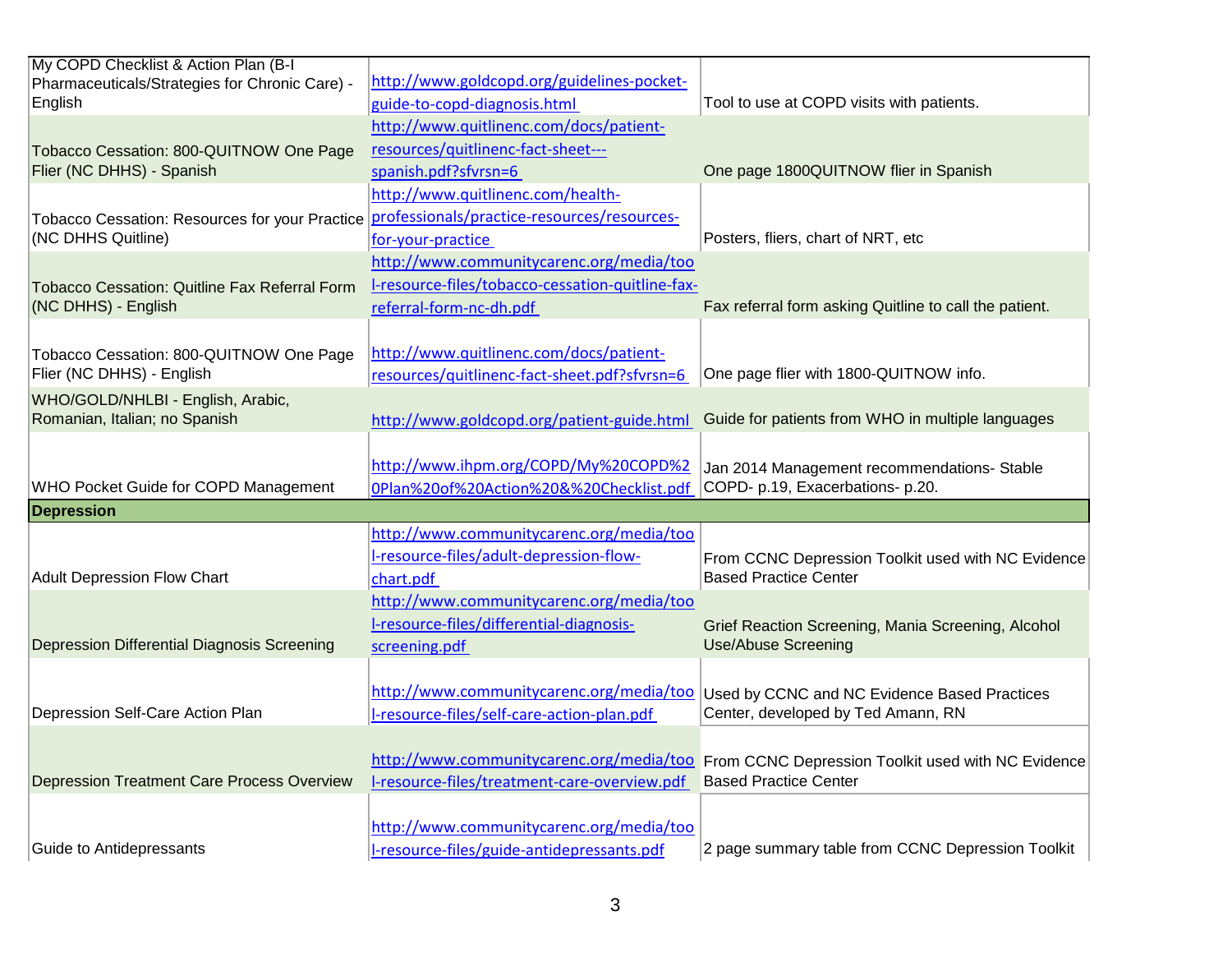|                                                 | http://www.communitycarenc.org/media/too         |                                                        |
|-------------------------------------------------|--------------------------------------------------|--------------------------------------------------------|
|                                                 | I-resource-files/phq-9-screening-and-            |                                                        |
| PHQ-9 Screening and Diagnosis - English         | diagnosis.pdf                                    |                                                        |
|                                                 | http://www.communitycarenc.org/media/too         |                                                        |
|                                                 | l-resource-files/phq-9-screening-and-diagnosis-  |                                                        |
| PHQ-9 Screening and Diagnosis - Spanish         | spanish.pdf                                      |                                                        |
|                                                 |                                                  |                                                        |
|                                                 | http://www.communitycarenc.org/media/too         |                                                        |
| Postpartum Depression: Edinburg Screening       | I-resource-files/post-partum-depression-         |                                                        |
| Questionnaire - English                         | edinburg-screening-english.pdf                   |                                                        |
|                                                 | http://www.communitycarenc.org/media/too         |                                                        |
| Postpartum Depression: Edinburg Screening       | I-resource-files/post-partum-depression-         |                                                        |
| Questionnaire - Spanish                         | edinburg-spanish.pdf                             |                                                        |
| <b>Diabetes</b>                                 |                                                  |                                                        |
| Cardiovascular Risk Calculator (American        | http://tools.cardiosource.org/ASCVD-Risk-        | Tool to help you and your patient decide about statins |
| College of Cardiology)                          | Estimator/                                       | based on Nov 2013 guidelines.                          |
|                                                 | http://www.communitycarenc.org/media/too         |                                                        |
| Diabetes: A1c Stoplight Graphic (CCNC) -        | I-resource-files/diabetes-a1c-stoplight-graphic- |                                                        |
| English                                         | ccnc-english.pdf                                 | Discussion tool about A1c                              |
|                                                 | http://www.communitycarenc.org/media/too         |                                                        |
| Diabetes: A1c Stoplight Graphic (CCNC) -        | l-resource-files/diabetes-a1c-stoplight-graphic- |                                                        |
| Spanish                                         | ccnc-spanish.pdf                                 | Discussion tool about A1c                              |
| Diabetes: Adjusting Insulin Doses (Endocrine    |                                                  |                                                        |
| Society)                                        | http://www.accurateinsulin.org/for-doctors/      |                                                        |
|                                                 | http://www.ccwjc.com/Forms/Diabetes/Patie        |                                                        |
|                                                 | nt%20Education/Diabetes%20Self%20Care%2          |                                                        |
| Diabetes: Self-Management Goal Sheet            | <b>OGoals.pdf</b>                                |                                                        |
| <b>Infectious Disease</b>                       |                                                  | Lots of resources available here from New Mexico       |
| HIV: Fact Sheets, Resources, FAQs               |                                                  | AIDS Education and Training Center funded by FDA       |
| (aidsinfonet.org) (English, Spanish and Nepali) | http://aidsinfonet.org/printing-downloading      | and National Library of Medicine.                      |
|                                                 | http://www.cdc.gov/std/treatment/default.ht      | Regularly updated website with current guidelines for  |
| <b>STDs Current Treatment Guidelines (CDC)</b>  | m                                                | treatment of STDs.                                     |
| <b>Obesity</b>                                  |                                                  |                                                        |
|                                                 | http://www.eatsmartmovemorenc.com/BMI/           |                                                        |
| <b>Adult BMI Charts</b>                         | <b>BMI.html</b>                                  | Download PDFs here to use on screen or wall            |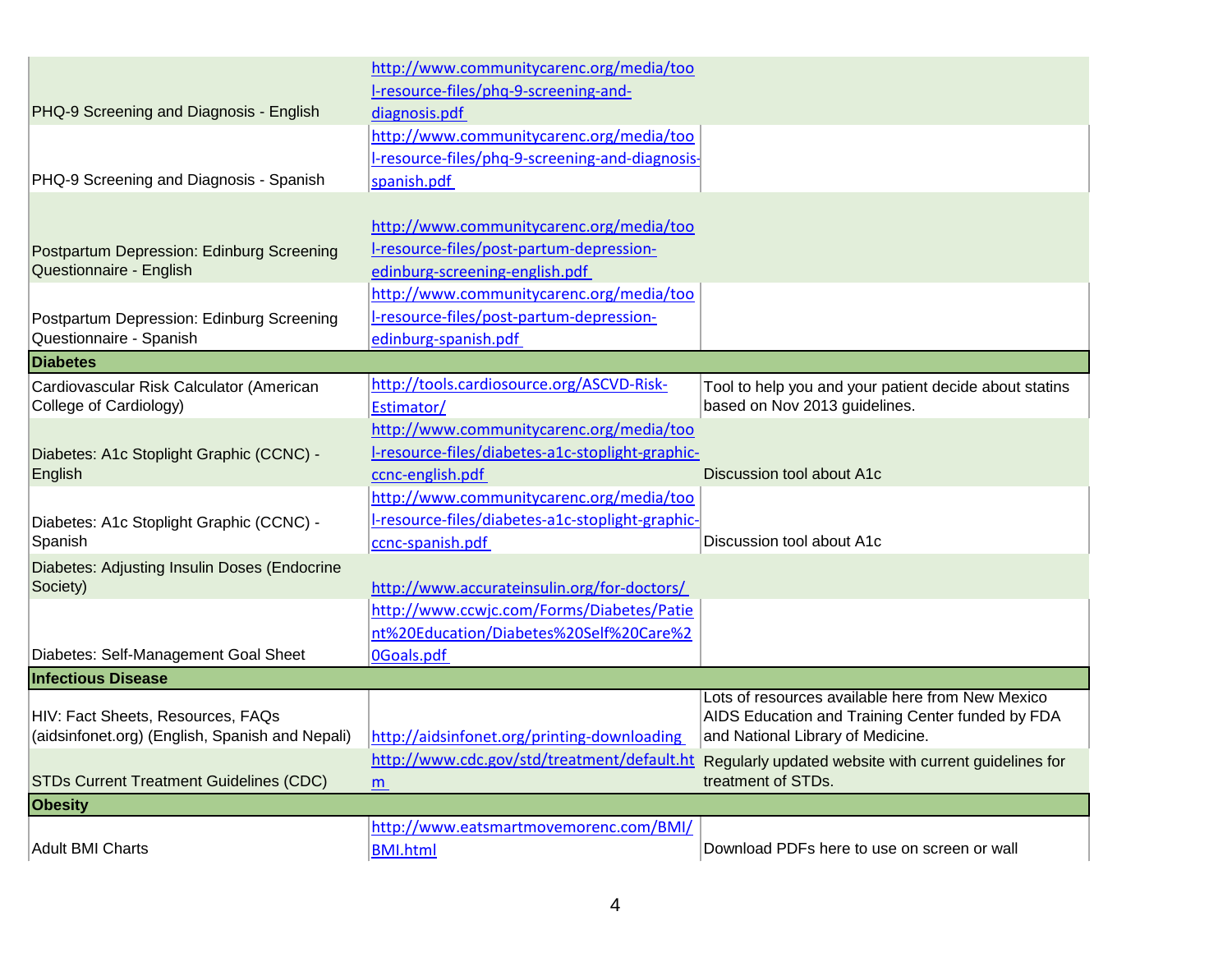| <b>Weight Loss: Adult Handouts</b><br>(EatSmartMoveMore NC)                                                          | http://www.eatsmartmovemorenc.com/Patie<br>ntEducationPackets/PatientEducationPackets.<br>html | Links to BMI charts, several low literacy appropriate<br>handouts (Move more for a healthy weight, Eating out,<br>etc), but all English only. |
|----------------------------------------------------------------------------------------------------------------------|------------------------------------------------------------------------------------------------|-----------------------------------------------------------------------------------------------------------------------------------------------|
|                                                                                                                      |                                                                                                |                                                                                                                                               |
| Weight Loss: Find a Local Program (NC Alliance   http://www.ncahc.org/weight-management-<br>for Healthy Communities) | registry-north-carolina.html                                                                   | Helps you to find weight management programs for<br>your patients by zip code or county.                                                      |
|                                                                                                                      |                                                                                                |                                                                                                                                               |
| Weight Loss: Prescription 5-3-2-1<br>(EatSmartMoveMore NC) - English                                                 | http://www.eatsmartmovemorenc.com/Pedia<br>tricObesityTools/Texts/PrescripPadBW.pdf            | Prescription for 5 servings fruit/veg, 3 meals/day, 2<br>hours or less screen-time, 1 hour or more of activity.                               |
|                                                                                                                      |                                                                                                |                                                                                                                                               |
| Weight Loss: Prescription 5-3-2-1                                                                                    | http://www.eatsmartmovemorenc.com/Pedia                                                        | Prescription for 5 servings fruit/veg, 3 meals/day, 2                                                                                         |
| (EatSmartMoveMore NC) - Spanish                                                                                      | tricObesityTools/Texts/PrescripPadSpBW.pdf                                                     | hours or less screen-time, 1 hour or more of activity.                                                                                        |
| <b>Pain Management</b>                                                                                               |                                                                                                |                                                                                                                                               |
|                                                                                                                      | http://www.communitycarenc.org/media/too                                                       |                                                                                                                                               |
|                                                                                                                      |                                                                                                |                                                                                                                                               |
|                                                                                                                      | I-resource-files/chronic-pain-management-                                                      |                                                                                                                                               |
| Chronic Pain Management Progress Note                                                                                | progress-note.pdf                                                                              | Personalized Progress Note                                                                                                                    |
|                                                                                                                      |                                                                                                |                                                                                                                                               |
| Diagnosis Intractability Reliability Efficacy (DIRE)                                                                 | http://www.communitycarenc.org/media/too                                                       |                                                                                                                                               |
| - When Considering Opioids Long Term                                                                                 | I-resource-files/calculating-dire-score.pdf                                                    |                                                                                                                                               |
|                                                                                                                      |                                                                                                |                                                                                                                                               |
|                                                                                                                      |                                                                                                |                                                                                                                                               |
|                                                                                                                      | http://www.communitycarenc.org/media/too                                                       |                                                                                                                                               |
| How to Make an Overdose Plan                                                                                         | I-resource-files/how-make-overdose-plan.pdf                                                    | Overdose Plan Directions                                                                                                                      |
|                                                                                                                      | http://www.communitycarenc.org/media/too                                                       |                                                                                                                                               |
|                                                                                                                      | I-resource-files/interpreting-urine-toxicology-                                                |                                                                                                                                               |
| <b>Interpreting Urine Toxicology Screens</b>                                                                         | screens.pdf                                                                                    | <b>UNC Hospitals Guide to Urine Toxicology Screens</b>                                                                                        |
|                                                                                                                      | http://www.communitycarenc.org/media/too                                                       |                                                                                                                                               |
|                                                                                                                      | I-resource-files/management-algorithm-                                                         |                                                                                                                                               |
| Management Algorithm - Neuropathic Pain                                                                              |                                                                                                | Follow the clues to Neuropathic pain                                                                                                          |
|                                                                                                                      | neuropathic-pain.pdf                                                                           |                                                                                                                                               |
|                                                                                                                      |                                                                                                |                                                                                                                                               |
| Opioid Risk Tool (ORT) When Considering Use                                                                          | http://www.communitycarenc.org/media/too                                                       |                                                                                                                                               |
| of Narcotics for Chronic Pain                                                                                        | I-resource-files/opioid-risk-tool.pdf                                                          |                                                                                                                                               |
|                                                                                                                      | http://www.communitycarenc.org/media/too                                                       |                                                                                                                                               |
|                                                                                                                      | I-resource-files/pain-assessment-and-                                                          |                                                                                                                                               |
| Pain Assessment and Management Algorithms                                                                            | management-algorithms.pdf                                                                      | Modified from ICSI Management Algorithm                                                                                                       |
|                                                                                                                      | http://www.communitycarenc.org/media/too                                                       |                                                                                                                                               |
|                                                                                                                      | I-resource-files/pain-management-                                                              |                                                                                                                                               |
|                                                                                                                      |                                                                                                |                                                                                                                                               |
| Pain Management Agreement                                                                                            | agreement.pdf                                                                                  | Patient Pain Management Agreement                                                                                                             |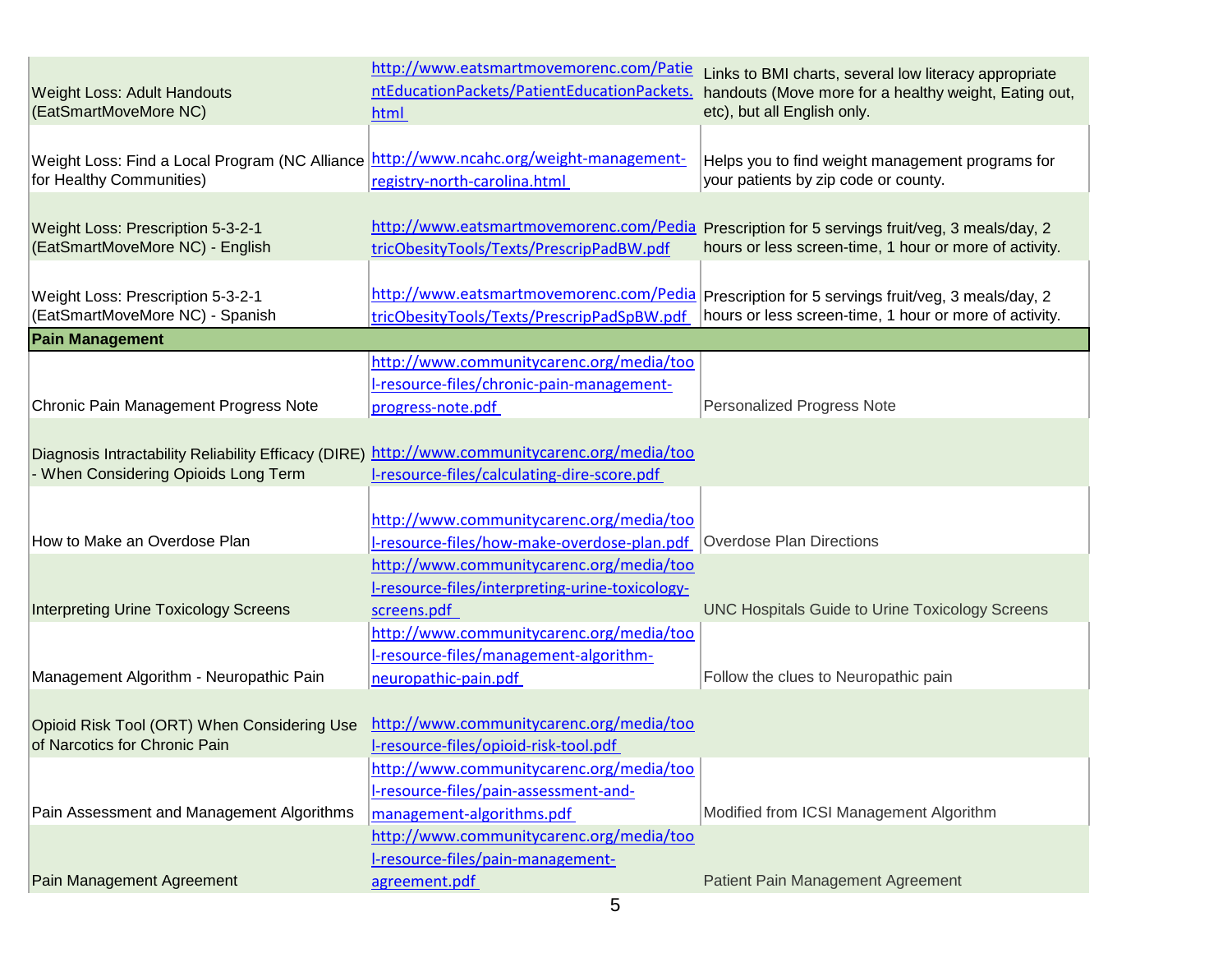| Pain: NC Controlled Substances Reporting                                                                                                         |                                                                                                            | CSRS is a statewide reporting system designed to track<br>the use of prescription drugs classified as Schedule II-V                                                                                                                                    |
|--------------------------------------------------------------------------------------------------------------------------------------------------|------------------------------------------------------------------------------------------------------------|--------------------------------------------------------------------------------------------------------------------------------------------------------------------------------------------------------------------------------------------------------|
| System - CSRS Login                                                                                                                              | http://nccsrsph.hidinc.com/                                                                                | controlled substances. (log-in credentials required.)                                                                                                                                                                                                  |
| Pain: NC Legal history (drug charges, DUIs,<br>forgery, etc)                                                                                     | search.do?method=view                                                                                      | If your practice checks NC legal history prior to<br>Narcotics Contracts with patients, you can do so here--<br>http://webapps6.doc.state.nc.us/opi/offender_NC Offender Search is free and public, courtesy of the<br>NC Department of Public Safety. |
| <b>SBIRT Annual Screening Questionnaires</b>                                                                                                     | http://www.communitycarenc.org/media/too<br>I-resource-files/sbirt-annual-screening-<br>questionnaires.pdf | Questionnaires in English & Spanish                                                                                                                                                                                                                    |
|                                                                                                                                                  |                                                                                                            |                                                                                                                                                                                                                                                        |
| <b>SBIRT Audit Forms</b>                                                                                                                         | http://www.communitycarenc.org/media/too<br>I-resource-files/sbirt-audit-forms.pdf                         | Forms in English and Spanish; scoring template                                                                                                                                                                                                         |
|                                                                                                                                                  |                                                                                                            |                                                                                                                                                                                                                                                        |
| <b>SBIRT DAST-10 Forms</b>                                                                                                                       | http://www.communitycarenc.org/media/too<br>I-resource-files/sbirt-dast-10-forms.pdf                       | Forms in English and Spanish; scoring template                                                                                                                                                                                                         |
|                                                                                                                                                  |                                                                                                            |                                                                                                                                                                                                                                                        |
|                                                                                                                                                  | http://www.communitycarenc.org/media/too                                                                   |                                                                                                                                                                                                                                                        |
| <b>Universal Precautions for Pain Medicine</b>                                                                                                   | I-resource-files/universal-precautions-pain-                                                               |                                                                                                                                                                                                                                                        |
| Prescribing<br><b>Sickle Cell Disease</b>                                                                                                        | medicine-prescribing.pdf                                                                                   |                                                                                                                                                                                                                                                        |
|                                                                                                                                                  |                                                                                                            | Guidelines for treating over 40 syndromes common in                                                                                                                                                                                                    |
| Sickle Cell Care Guidelines Oriented by Problem http://scinfo.org/problem-oriented-clinical-<br>(CDC/Grady Health System)                        | guidelines/                                                                                                | SC patients, developed with US DHHS funds and in<br>use at Grady SC Center                                                                                                                                                                             |
| Sickle Cell Care: Few BASIC Primary Care<br>Guidelines (CDC/NHLBI)                                                                               | http://www.cdc.gov/NCBDDD/sicklecell/reco<br>mmendations.html                                              | Few basic evidence based pearls that should be known<br>by all providers treating patients with Sickle Cell                                                                                                                                            |
| <b>Substance/Alcohol Use</b>                                                                                                                     |                                                                                                            |                                                                                                                                                                                                                                                        |
| Alcoholism: Find AA Meeting/Chapter by Zip<br>Code (Alcoholics Anonymous) (English &<br>Spanish Meetings)                                        | http://www.aa.org/pages/en US/find-aa-<br><b>resources</b>                                                 | Find local chapter by zip code. Call local chapter for<br>schedule of local meetings and other information.<br>Meetings in Spanish are available in most parts of NC.                                                                                  |
| Alcoholism: SBIRT- Click "next" Screening, Brief http://pubs.niaaa.nih.gov/publications/Practit<br>Interventions & Referral to Treatment (NIAAA) | oner/pocketguide/pocket_guide5.htm                                                                         | National Institute of Alcohol Abuse and Alcoholism has<br>put together pocket guide and more extensive<br>clinician's guide-- this is a concise presentation of these<br>materials. Click "next" to go through all SBIRT steps.                        |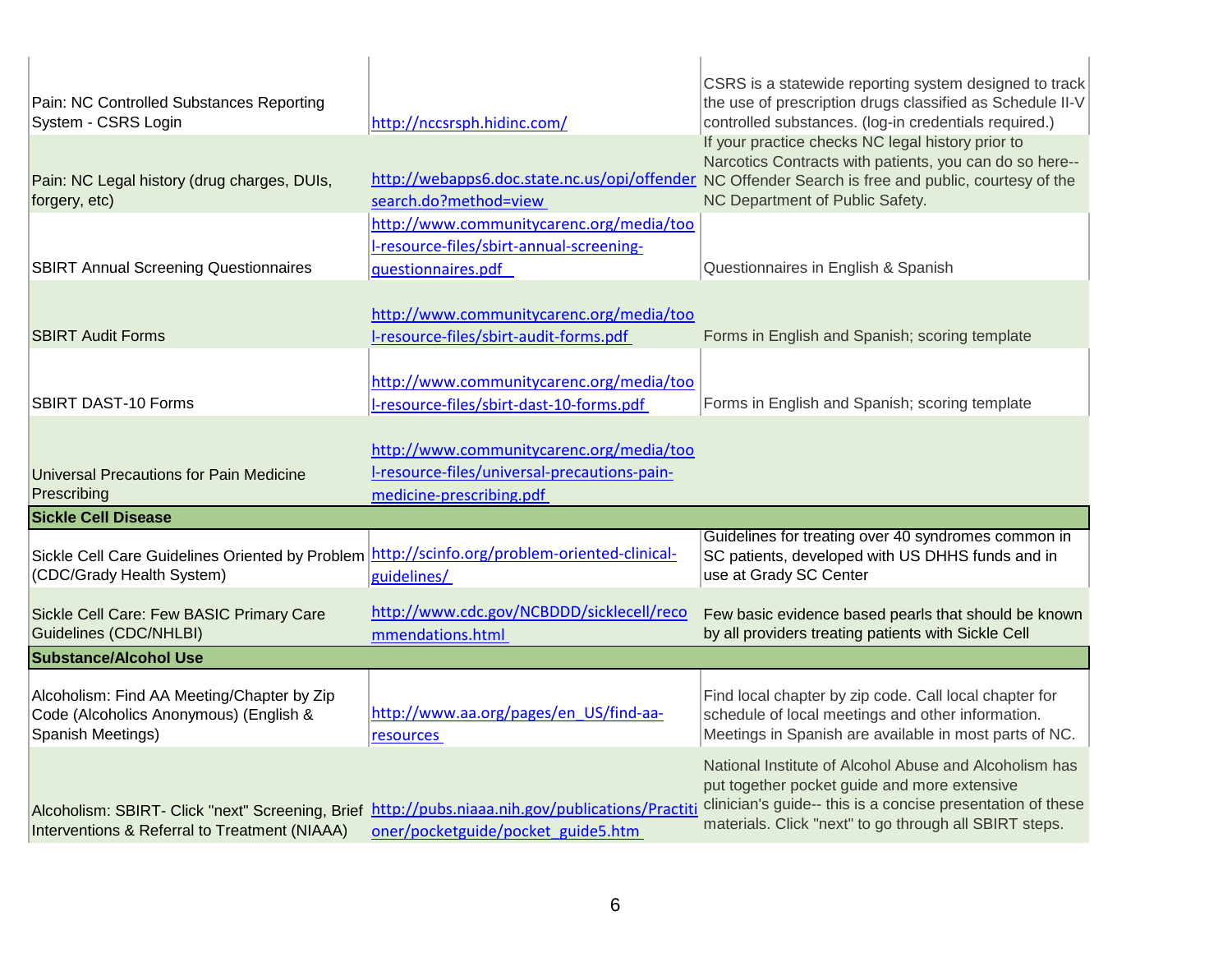|                                                                                            | https://www.communitycarenc.org/media/to         |                                                           |
|--------------------------------------------------------------------------------------------|--------------------------------------------------|-----------------------------------------------------------|
| <b>Calculating DIRE Score</b>                                                              | ol-resource-files/calculating-dire-score.pdf     |                                                           |
|                                                                                            | https://www.communitycarenc.org/media/to         |                                                           |
|                                                                                            | ol-resource-files/how-make-overdose-             |                                                           |
| How to Make an Overdose Plan                                                               | plan.pdf                                         | <b>Overdose Plan Directions</b>                           |
|                                                                                            | https://www.communitycarenc.org/media/to         |                                                           |
|                                                                                            | ol-resource-files/interpreting-urine-toxicology- |                                                           |
| Interpreting Urine Toxicology Screens                                                      | screens.pdf                                      | <b>UNC Hospitals Guide to Urine Toxicology Screens</b>    |
|                                                                                            |                                                  |                                                           |
|                                                                                            |                                                  | CSRS is a statewide reporting system designed to track    |
| Pain: NC Controlled Substances Reporting                                                   |                                                  | the use of prescription drugs classified as Schedule II-V |
| System - CSRS Login                                                                        | https://nccsrsph.hidinc.com/                     | controlled substances. (log-in credentials required.)     |
|                                                                                            | https://www.communitycarenc.org/media/to         |                                                           |
|                                                                                            | ol-resource-files/sbirt-annual-screening-        |                                                           |
| <b>SBIRT Annual Screening Questionnaires</b>                                               | questionnaires.pdf                               | Questionnaires in English & Spanish                       |
|                                                                                            |                                                  |                                                           |
|                                                                                            | https://www.communitycarenc.org/media/to         |                                                           |
| <b>SBIRT Audit Forms</b>                                                                   | ol-resource-files/sbirt-audit-forms.pdf          | Forms in English and Spanish; scoring template            |
|                                                                                            |                                                  |                                                           |
|                                                                                            | https://www.communitycarenc.org/media/to         |                                                           |
| <b>SBIRT DAST-10 Forms</b>                                                                 | ol-resource-files/sbirt-dast-10-forms.pdf        | Forms in English and Spanish; scoring template            |
| <b>Tobacco Cessation</b>                                                                   |                                                  |                                                           |
|                                                                                            | http://www.quitlinenc.com/docs/patient-          |                                                           |
| Tobacco Cessation: 800-QUITNOW One Page                                                    | resources/quitlinenc-fact-sheet---               |                                                           |
| Flier (NC DHHS) - Spanish                                                                  | spanish.pdf?sfvrsn=6                             | One page 1800QUITNOW flier in Spanish                     |
|                                                                                            | http://www.quitlinenc.com/health-                |                                                           |
| Tobacco Cessation: Resources for your Practice professionals/practice-resources/resources- |                                                  |                                                           |
| (NC DHHS Quitline)                                                                         | for-your-practice                                | Posters, fliers, chart of NRT, etc                        |
|                                                                                            |                                                  |                                                           |
|                                                                                            | https://www.communitycarenc.org/media/to         |                                                           |
| Tobacco Cessation: Quitline Fax Referral Form                                              | ol-resource-files/tobacco-cessation-quitline-    |                                                           |
| (NC DHHS) - English                                                                        | fax-referral-form-nc-dh.pdf                      | Fax referral form asking Quitline to call the patient.    |
|                                                                                            |                                                  |                                                           |
|                                                                                            | http://www.quitlinenc.com/docs/provider-         |                                                           |
| Tobacco Cessation: Quitline Fax Referral Form                                              | resources/spanishfaxreferralform.pdf?sfvrsn=     |                                                           |
| (NC DHHS) - Spanish                                                                        |                                                  | Fax referral form asking Quitline to call the patient.    |
|                                                                                            | $\overline{2}$                                   |                                                           |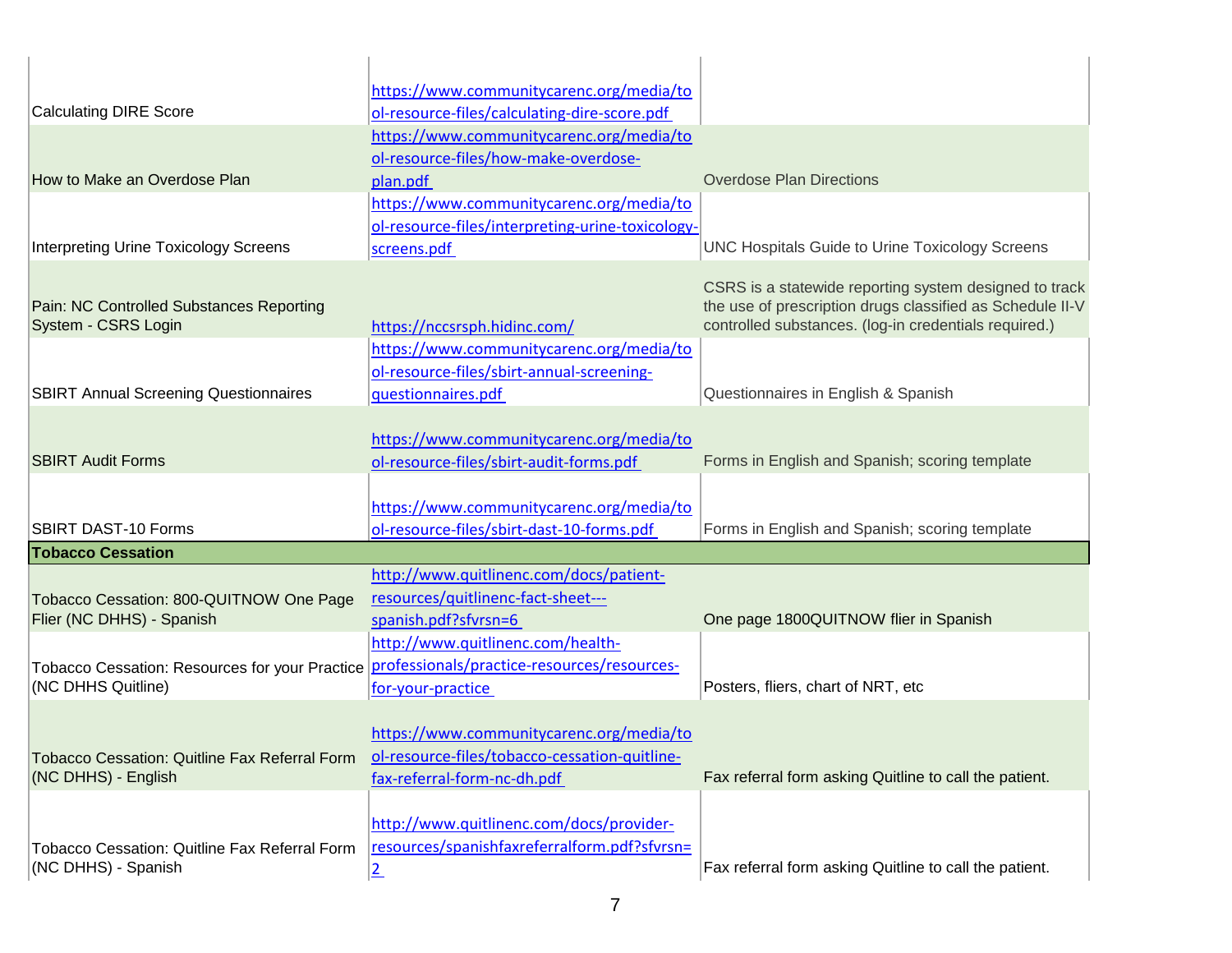| Tobacco Cessation: 800-QUITNOW One Page<br>Flier (NC DHHS) - English                         | http://www.quitlinenc.com/docs/patient-<br>resources/quitlinenc-fact-sheet.pdf?sfvrsn=6                                        | One page flier with 1800-QUITNOW info.                                                          |
|----------------------------------------------------------------------------------------------|--------------------------------------------------------------------------------------------------------------------------------|-------------------------------------------------------------------------------------------------|
| <b>Veterans</b>                                                                              |                                                                                                                                |                                                                                                 |
| Veteran's Crisis Line (US Department of<br>Veteran's Affairs)                                | http://veteranscrisisline.net/ForVeterans.aspx military in crisis.                                                             | Online chat, text or phone support for vets or active                                           |
| <b>Well Care</b>                                                                             |                                                                                                                                |                                                                                                 |
| <b>11-21 Years</b>                                                                           |                                                                                                                                |                                                                                                 |
| ABCD (Assuring Better Child health and<br>Development) - Screening Overview                  | ol-resource-files/abcd-and-screening-chart.pdf Screening overview                                                              | https://www.communitycarenc.org/media/to   ABCD- Assuring Better Child health and Development - |
| <b>Blood Pressure Table (Boys)</b>                                                           | http://www.eatsmartmovemorenc.com/Pedia<br>tricObesityTools/Texts/BPTableBoys.pdf                                              |                                                                                                 |
| Blood Pressure Table - (Girls)                                                               | http://www.eatsmartmovemorenc.com/Pedia<br>tricObesityTools/Texts/BPTableGirls.pdf<br>http://www.phqscreeners.com/pdfs/02_PHQ- |                                                                                                 |
| Depression - PHQ-9 Depression Screen -<br>English                                            | 9/English.pdf                                                                                                                  |                                                                                                 |
| Depression - PHQ-9 Depression Screen -<br>Spanish                                            | http://www.phqscreeners.com/pdfs/02_PHQ-<br>9/PHQ9 Spanish%20for%20the%20USA.pdf                                               |                                                                                                 |
| Depression - PHQ-9 Depression Screen,<br><b>Scoring Instructions</b>                         | http://brightfutures.aap.org/pdfs/Other%203/<br>PHQ-9%20Instructions%20for%20Use.pdf                                           |                                                                                                 |
| Obesity - Color-Coded BMI Chart (Boys)                                                       | http://www.eatsmartmovemorenc.com/Pedia<br>tricObesityTools/Texts/BMIChartBoys.pdf                                             |                                                                                                 |
| Obesity - Color-Coded BMI Chart (Girls)                                                      | http://www.eatsmartmovemorenc.com/Pedia<br>tricObesityTools/Texts/BMIChartGirls.pdf                                            |                                                                                                 |
| Screening - Guidelines for Adolescent<br>Preventive Services (GAPS), ages 11-14 -<br>English | http://www.capefearpediatrics.com/pdf/5227<br>81-younger%20adolescent%20english.pdf                                            |                                                                                                 |

г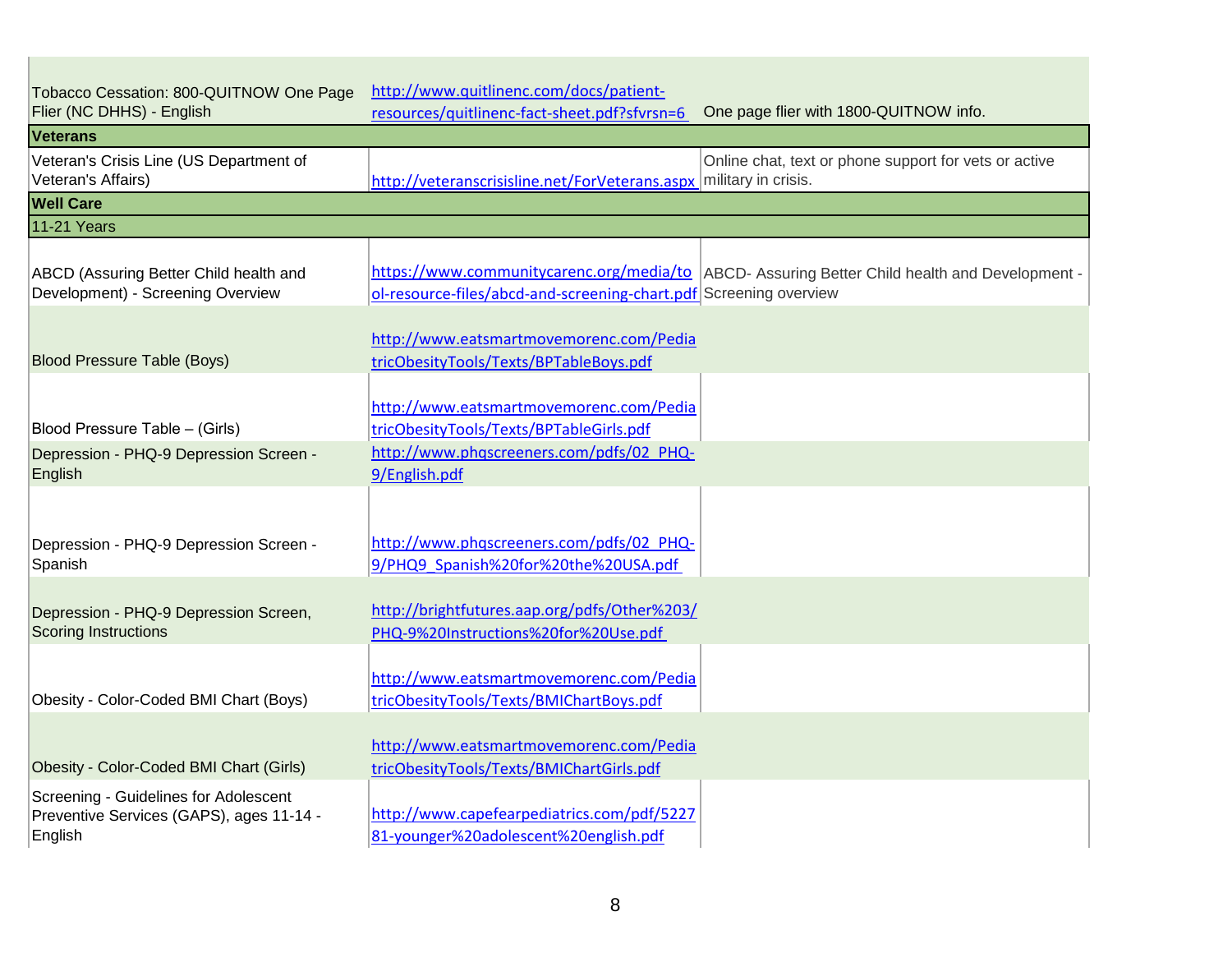| Screening - Guidelines for Adolescent<br>Preventive Services (GAPS), ages 11-14 -<br>Spanish                                                 | http://www.capefearpediatrics.com/pdf/5227<br>77-younger%20adolescent%20spanish.pdf             |  |
|----------------------------------------------------------------------------------------------------------------------------------------------|-------------------------------------------------------------------------------------------------|--|
| Screening - Guidelines for Adolescent<br>Preventive Services (GAPS), ages 15-21 -<br>English                                                 | http://www.capefearpediatrics.com/pdf/5227<br>78-older%20adolescent%20english.pdf               |  |
| Screening - Guidelines for Adolescent<br>Preventive Services (GAPS), ages 15-21 -<br>Spanish                                                 | http://www.capefearpediatrics.com/pdf/5227<br>79-older%20adolescent%20spanish.pdf               |  |
| Screening - Guidelines for Adolescent<br>Preventive Services (GAPS), Parent/Guardian -<br>English                                            | http://www.uvpediatrics.com/Docs/GAPSPare<br>nteng.pdf                                          |  |
| Screening - Guidelines for Adolescent<br>Preventive Services (GAPS), Parent/ Guardian - http://www.capefearpediatrics.com/pdf/GAP<br>Spanish | S%20-%20Parent%20Sp.pdf                                                                         |  |
| Screening - Pediatric Symptom Checklist (Youth http://www.massgeneral.org/psychiatry/asset<br>Self-Report, age 11-18+) - English             | s/PSCY-35_English.PDF                                                                           |  |
| Screening - Pediatric Symptom Checklist (Youth http://www.massgeneral.org/psychiatry/asset<br>Self-Report, age 11-18+) - Spanish             | s/PSC Y Youth Self Report Spanish.pdf                                                           |  |
| Sports Pre-Participation Physical Exam Form<br>(AAP/AAFP/ACSM)                                                                               | http://www.aafp.org/dam/AAFP/documents/<br>patient care/fitness/ppephysicalexamform20<br>10.pdf |  |
| Well Child/Health Check Billing Guide (NC<br>Medicaid)                                                                                       | http://www.ncdhhs.gov/DMA/healthcheck/H<br>C-Billing Guide 2013.pdf                             |  |
| 22-49 Years                                                                                                                                  |                                                                                                 |  |
| <b>ACP Men's Preventive Plan</b>                                                                                                             | https://www.communitycarenc.org/media/fil<br>es/acp-mens-preventive-plan.doc                    |  |
| <b>ACP Women's Preventive Plan</b>                                                                                                           | https://www.communitycarenc.org/media/fil<br>es/acp-womens-preventive-plan.doc                  |  |
| Men: Staying Healthy at Any Age- Preventive<br>Services Recommendations (AHRQ) - English                                                     | http://www.ahrq.gov/patients-<br>consumers/patient-involvement/healthy-<br>men/healthy-men.pdf  |  |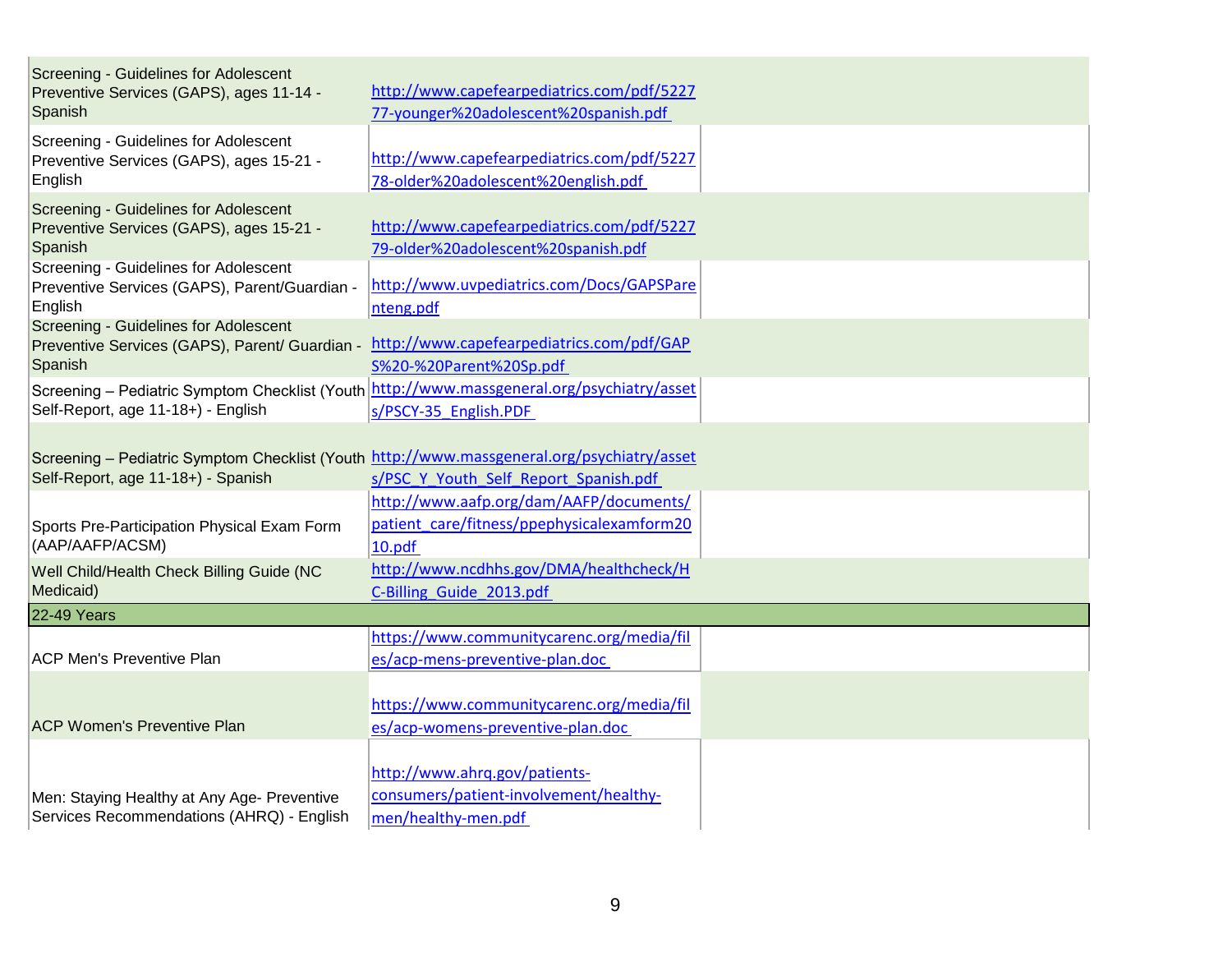| Men: Staying Healthy at Any Age- Preventive<br>Services Recommendations (AHRQ-2014) -<br>Spanish                                     | http://www.ahrq.gov/patients-<br>consumers/patient-involvement/healthy-<br>men/hombre.pdf       |                                                                                                                                                                                                                        |
|--------------------------------------------------------------------------------------------------------------------------------------|-------------------------------------------------------------------------------------------------|------------------------------------------------------------------------------------------------------------------------------------------------------------------------------------------------------------------------|
| Women: Staying Healthy at Any Age- Preventive   consumers/prevention/lifestyle/healthy-<br>Services Recommendations (AHRQ) - English | http://www.ahrq.gov/patients-<br>women.pdf                                                      |                                                                                                                                                                                                                        |
| Women: Staying Healthy at Any Age- Preventive http://www.ahrq.gov/patients-<br>Services Recommendations (AHRQ) - Spanish             | consumers/prevention/lifestyle/mujer.pdf                                                        |                                                                                                                                                                                                                        |
| 50-64 Years                                                                                                                          |                                                                                                 |                                                                                                                                                                                                                        |
| <b>ACP Men's Preventive Plan</b>                                                                                                     | https://www.communitycarenc.org/media/fil<br>es/acp-mens-preventive-plan.doc                    |                                                                                                                                                                                                                        |
| <b>ACP Women's Preventive Plan</b>                                                                                                   | https://www.communitycarenc.org/media/fil<br>es/acp-womens-preventive-plan.doc                  |                                                                                                                                                                                                                        |
| Women 50-plus: Preventive Care checklist<br>(AHRQ) - English                                                                         | http://www.ahrq.gov/patients-<br>consumers/prevention/lifestyle/women-over-<br>50.pdf           | Great 2 page handout on preventive care- practices can<br>get these for free by ordering them from AHRQ- see<br>here: http://www.ahrq.gov/ppip/pporder.htm                                                             |
| Women 50-plus: Preventive Care checklist<br>(AHRQ) - Spanish                                                                         | http://www.ahrq.gov/patients-<br>consumers/prevention/lifestyle/women50sp.<br>pdf               | Great 2 page handout on preventive care- practices can<br>get these for free by ordering them from AHRQ- see<br>here: http://www.ahrq.gov/ppip/pporder.htm or Call<br>AHRQ at 1-800-358-9295- link checked             |
| Men 50-plus: Preventive Care checklist (AHRQ)<br>English                                                                             | http://www.ahrq.gov/patients-<br> consumers/patient-involvement/healthy-<br>men/men-over-50.pdf | Great 2 page handout on preventive care- practices can<br>get these for free by ordering them from AHRQ- see<br>here: http://www.ahrq.gov/ppip/pporder.htm                                                             |
| Men 50-plus: Preventive Care checklist (AHRQ) - consumers/patient-involvement/healthy-<br>Spanish                                    | http://www.ahrq.gov/patients-<br>men/men50sp.pdf                                                | Great 2 page handout on preventive care- practices can<br>get these for free by ordering them from AHRQ- see<br>here: http://www.ahrq.gov/ppip/pporder.htm or Call<br>AHRQ at 1-800-358-9295- link checked 4/7/2011-pw |
| 65+ Years                                                                                                                            |                                                                                                 |                                                                                                                                                                                                                        |
| <b>ACP Men's Preventive Plan</b>                                                                                                     | https://www.communitycarenc.org/media/fil<br>es/acp-mens-preventive-plan.doc                    |                                                                                                                                                                                                                        |
| <b>ACP Women's Preventive Plan</b>                                                                                                   | https://www.communitycarenc.org/media/fil<br>es/acp-womens-preventive-plan.doc                  |                                                                                                                                                                                                                        |